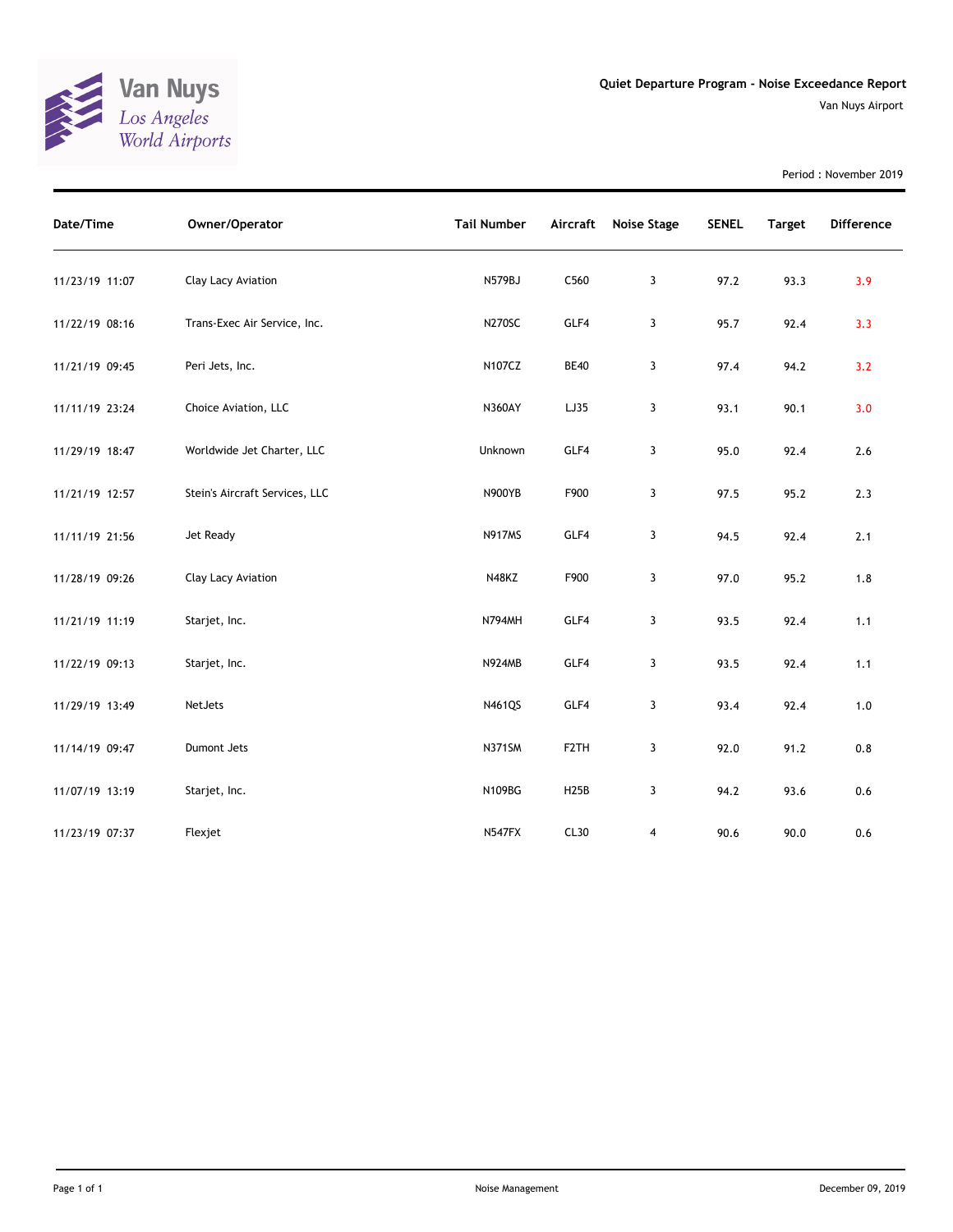

Period : November 2019

| Owner/Operator                          | <b>Departures Exceeding</b><br><b>Target Noise Level</b> | <b>Total Southbound</b><br>Jet Departures |
|-----------------------------------------|----------------------------------------------------------|-------------------------------------------|
| Starjet, Inc.                           | 3                                                        | 12                                        |
| Clay Lacy Aviation                      | $\mathbf{2}$                                             | 104                                       |
| Choice Aviation, LLC                    | $\mathbf{1}$                                             | $\mathbf{1}$                              |
| Peri Jets, Inc.                         | 1                                                        |                                           |
| Stein's Aircraft Services, LLC          | 1                                                        |                                           |
| Jet Ready                               | 1                                                        | 2                                         |
| Dumont Jets                             | 1                                                        | 4                                         |
| Trans-Exec Air Service, Inc.            |                                                          | 13                                        |
| Worldwide Jet Charter, LLC              |                                                          | 18                                        |
| Flexjet                                 | 1                                                        | 69                                        |
| NetJets                                 | 1                                                        | 239                                       |
| 5664 Chalon, LLC                        | 0                                                        | $\mathbf{1}$                              |
| 711 Cody, Inc.                          | 0                                                        | 1                                         |
| Action Jet Aviation, LLC                | 0                                                        |                                           |
| ADC Holdings, LLC                       | 0                                                        |                                           |
| Aero Air, LLC                           | 0                                                        |                                           |
| Aero Jet Aviation I, Inc.               | 0                                                        |                                           |
| Aero Way, Inc.                          | 0                                                        |                                           |
| Aerolineas Ejecutivas, SA de CV         | 0                                                        |                                           |
| Air Ambulance Professionals Inc         | 0                                                        |                                           |
| Air Rodriguez, LLC                      | 0                                                        |                                           |
| Air Waukegan, LLC                       | 0                                                        |                                           |
| Aircraft Services Group Inc             | 0                                                        |                                           |
| Allen Lund Company, Inc.                | 0                                                        |                                           |
| American Resources                      | 0                                                        |                                           |
| A-OK Jets Inc                           | 0                                                        |                                           |
| <b>AOSky Corporation</b>                | 0                                                        |                                           |
| A-Ron Resources, LLC                    | 0                                                        |                                           |
| Atlantic Jet Holdings, Inc.             | 0                                                        |                                           |
| <b>Aviation Link Company</b>            | 0                                                        |                                           |
| Axcess Aviation Maintenance Svcs., Inc. | 0                                                        |                                           |
| <b>Bank of Utah</b>                     | 0                                                        | 1                                         |
| <b>BANK OF UTAH TRUSTEE</b>             | 0                                                        | 1                                         |
| <b>Bannert Air</b>                      | 0                                                        | 1                                         |
| BKF Aviation, Ltd.                      | 0                                                        | 1                                         |
| Blossom Valley Aviation, LLC            | 0                                                        |                                           |
| <b>Bluelink Jets AB</b>                 | 0                                                        |                                           |
| BRESLOW ENTERPRISES LLC                 | 0                                                        |                                           |
| BridgePete Air, LLC                     | 0                                                        |                                           |
| Business Aircraft Leasing, Inc.         | 0                                                        |                                           |
|                                         |                                                          |                                           |

The Van Nuys Airport Fly Friendly - Quiet Departure Program asks that operators of jet aircraft use manufacturer's or NBAA quiet departure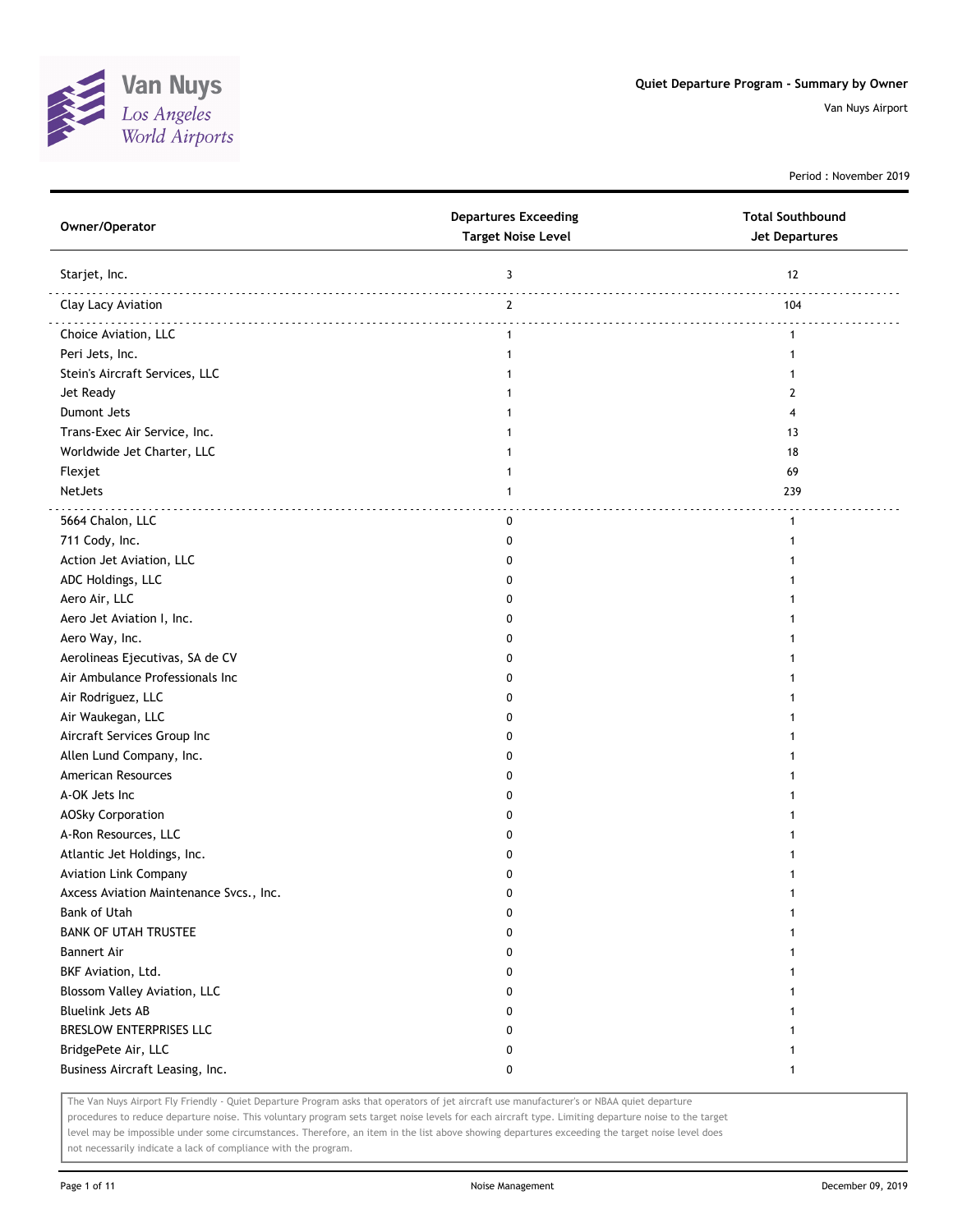

Period : November 2019

| Owner/Operator                          | <b>Departures Exceeding</b><br><b>Target Noise Level</b> | <b>Total Southbound</b><br>Jet Departures |
|-----------------------------------------|----------------------------------------------------------|-------------------------------------------|
| CAE OXFORD AVIATION ACADEMY PHOENIX INC | 0                                                        | 1                                         |
| CapRock Land Company, LLC               | 0                                                        |                                           |
| Carlton Place Leasing, LLC              | 0                                                        |                                           |
| Carnival Corporation                    | 0                                                        |                                           |
| Cathexis Holdings, LP                   | 0                                                        |                                           |
| Central Missouri Aviation, Inc          | 0                                                        |                                           |
| CF INDUSTRIES SALES LLC                 | 0                                                        | 1                                         |
| CH Management Services, LLC             | 0                                                        |                                           |
| CHANDLER (U S A) INC                    | 0                                                        |                                           |
| Chatfield Air Ambulance, Inc.           | 0                                                        |                                           |
| Cinco Air Charter, LLC                  | 0                                                        |                                           |
| Citation Air, LLC                       | 0                                                        |                                           |
| CitationAir                             | 0                                                        |                                           |
| <b>CKE Associates, LLC</b>              | 0                                                        |                                           |
| Consolidated Investment Group, LLC      | 0                                                        |                                           |
| <b>Contour Aviation</b>                 | 0                                                        |                                           |
| Cook Sales Inc                          | 0                                                        |                                           |
| Coordinates Operations, LLC             | 0                                                        |                                           |
| Corporate Air, LLC                      | 0                                                        |                                           |
| Corporate Aircraft Management Inc       | 0                                                        |                                           |
| Crescent Heights Sales, Inc.            | 0                                                        |                                           |
| Cutter Aviation, Inc.                   | 0                                                        |                                           |
| David Mercier                           | 0                                                        |                                           |
| DB Aviation Holdings II, LLC            | 0                                                        |                                           |
| Delta Air Lines                         | 0                                                        |                                           |
| Dorato Jets, LLC                        | 0                                                        |                                           |
| DUCERA AVIATION LLC                     | 0                                                        |                                           |
| EASYJET AIRLINE Co. Ltd                 | 0                                                        |                                           |
| Eddin Aviation, LLC                     | 0                                                        |                                           |
| EMBRAER EXECUTIVE AIRCRAFT INC          | 0                                                        |                                           |
| EVANS LEASING II LLC                    | 0                                                        |                                           |
| Execuflight, Inc.                       | 0                                                        |                                           |
| ExecuJet Middle East                    | 0                                                        |                                           |
| <b>Executive AirShare LLC</b>           | 0                                                        |                                           |
| Executive Flight Services, Inc.         | 0                                                        |                                           |
| FANT AIRCRAFT ENTERPRISES LLC           | 0                                                        |                                           |
| FE 33, LLC                              | 0                                                        |                                           |
| FE 47, LLC                              | 0                                                        |                                           |
| FE 5608 LLC                             | 0                                                        |                                           |
| FELTON HOLDINGS2 LLC                    | 0                                                        |                                           |
| FJ900, Inc.                             | 0                                                        | 1                                         |

The Van Nuys Airport Fly Friendly - Quiet Departure Program asks that operators of jet aircraft use manufacturer's or NBAA quiet departure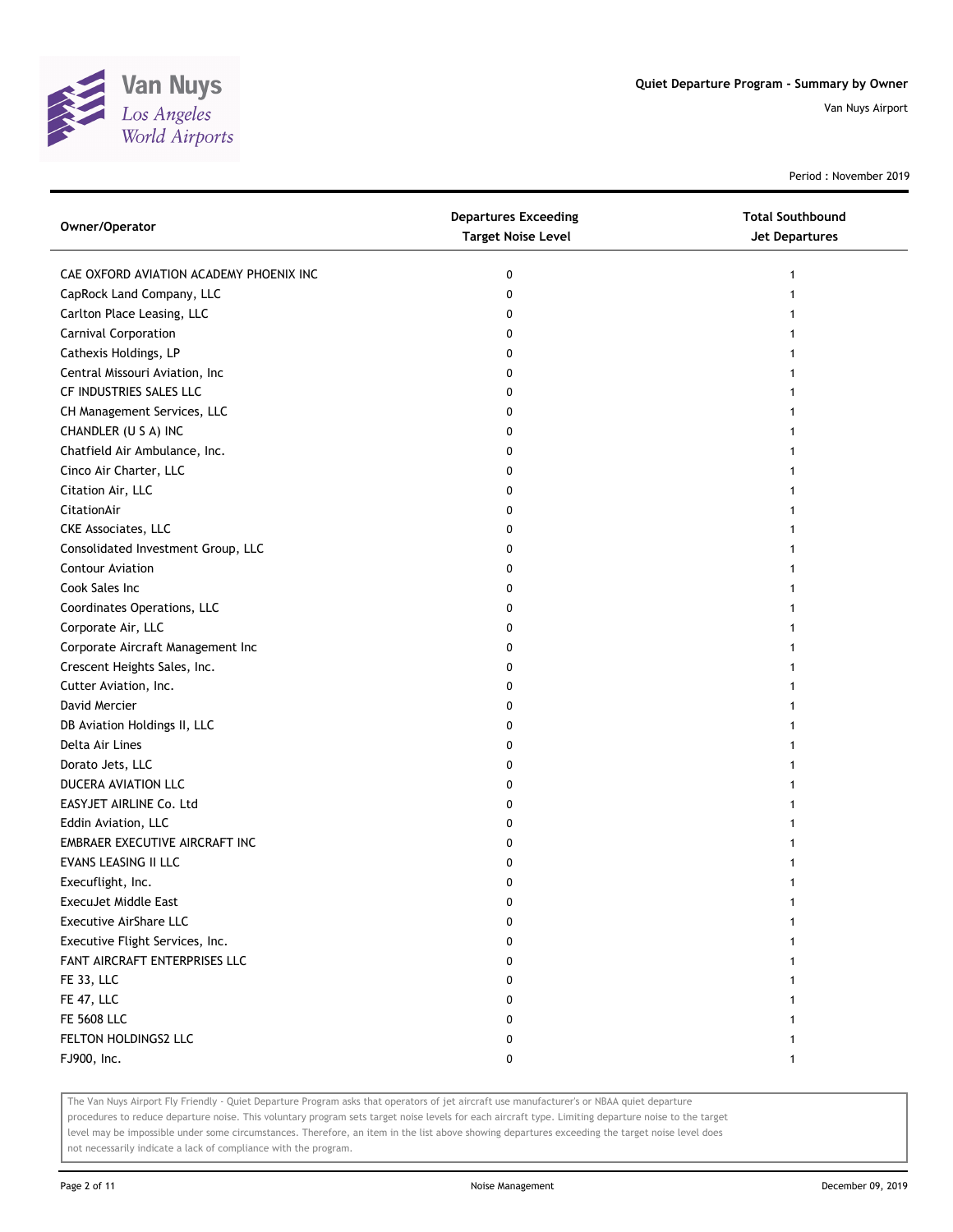

Period : November 2019

| Owner/Operator                              | <b>Departures Exceeding</b><br><b>Target Noise Level</b> | <b>Total Southbound</b><br><b>Jet Departures</b> |
|---------------------------------------------|----------------------------------------------------------|--------------------------------------------------|
| FK Air, LLC                                 | 0                                                        | 1                                                |
| FLEXJET LLC                                 | 0                                                        | 1                                                |
| Flight Options LLC                          | 0                                                        | 1                                                |
| Flightexec                                  | 0                                                        | 1                                                |
| FlightWorks                                 | 0                                                        |                                                  |
| Floraero, LLC                               | 0                                                        |                                                  |
| FlyHi Aviation, LLC                         | 0                                                        |                                                  |
| Flying Cats Air, LLC                        | 0                                                        |                                                  |
| Flying Fox, LLC                             | 0                                                        |                                                  |
| Friedkin Aviation, Inc.                     | 0                                                        |                                                  |
| Front Range Radiation Oncology, PC          | 0                                                        |                                                  |
| G-Air, LLC                                  | 0                                                        |                                                  |
| <b>General Electric Capital Corporation</b> | 0                                                        |                                                  |
| Generation Jets, LLC                        | 0                                                        | 1                                                |
| Giostyle                                    | 0                                                        |                                                  |
| GNLD International, LLC                     | 0                                                        |                                                  |
| <b>GUINN CORP</b>                           | 0                                                        |                                                  |
| Gulf Coast Aviation, Inc.                   | 0                                                        |                                                  |
| Hamaker Holdings, LLC                       | 0                                                        |                                                  |
| Hangar Aviation Management, LLC             | 0                                                        |                                                  |
| <b>Harbourton Enterprises</b>               | 0                                                        |                                                  |
| Hawker 900 Partners, LLC                    | 0                                                        |                                                  |
| <b>HCC Insurance Holdings</b>               | 0                                                        | 1                                                |
| <b>Helico Store Corporation</b>             | 0                                                        |                                                  |
| Heri Aviation Limited                       | 0                                                        |                                                  |
| HGA, LLC                                    | 0                                                        |                                                  |
| High Moon Aviation, LLC                     | 0                                                        |                                                  |
| Honeywell International, Inc.               | 0                                                        |                                                  |
| Hubbard Broadcasting, Inc.                  | 0                                                        |                                                  |
| IANTV, LLC                                  | 0                                                        |                                                  |
| Industrial Realty Group, LLC                | 0                                                        |                                                  |
| International Jet, LLC                      | 0                                                        | 1                                                |
| JEP HOLDINGS LLC                            | 0                                                        | 1                                                |
| Jet Access Aviation, LLC                    | 0                                                        | 1                                                |
| Jet Aviation Business Jets                  | 0                                                        |                                                  |
| Jet Source Charter, Inc.                    | 0                                                        |                                                  |
| Jetran, LLC                                 | 0                                                        |                                                  |
| Justice Air, Inc.                           | 0                                                        |                                                  |
| Kalitta Charters, LLC                       | 0                                                        |                                                  |
| Key Air, LLC                                | 0                                                        |                                                  |
| Keystone Aviation, LLC                      | 0                                                        | 1                                                |

The Van Nuys Airport Fly Friendly - Quiet Departure Program asks that operators of jet aircraft use manufacturer's or NBAA quiet departure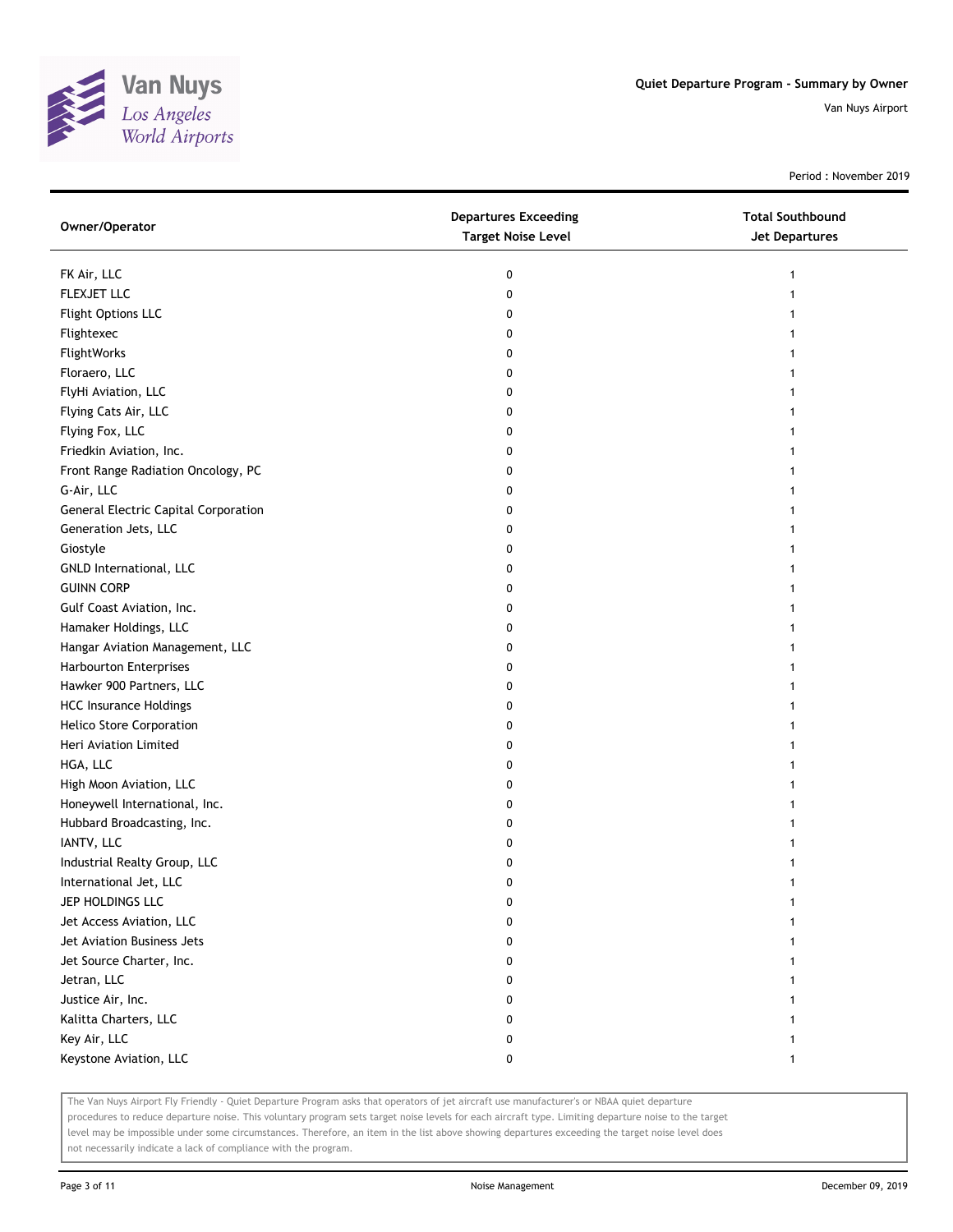

Period : November 2019

| Owner/Operator                                  | <b>Departures Exceeding</b><br><b>Target Noise Level</b> | <b>Total Southbound</b><br>Jet Departures |
|-------------------------------------------------|----------------------------------------------------------|-------------------------------------------|
| Kimbal Logistics, LLC                           | 0                                                        |                                           |
| KINDRED HEALTHCARE INC                          | 0                                                        |                                           |
| KOXLIEN TIMOTHY                                 | 0                                                        |                                           |
| KTI, Inc.                                       | 0                                                        |                                           |
| Langham Developments, LLC                       | 0                                                        |                                           |
| Las Vegas Jet, LLC                              | 0                                                        |                                           |
| Las Vegas Sands Corp                            | 0                                                        |                                           |
| Learshares 31 Inc                               | 0                                                        |                                           |
| Leavitt Group Wings LLC                         | 0                                                        |                                           |
| Leonard Green & Partners, LP                    | 0                                                        |                                           |
| Liautaud Development Group, LLC - Global Series | 0                                                        |                                           |
| Luxaviation, SA                                 | 0                                                        |                                           |
| Malibu Consulting, Ltd.                         | 0                                                        |                                           |
| Mannings Aircraft Management Service            | 0                                                        |                                           |
| Mansfield Heliflight Inc                        | 0                                                        |                                           |
| MARK THOMAS PRODUCTIONS LLC                     | 0                                                        |                                           |
| Marmalade Skies, LLC                            | 0                                                        |                                           |
| Mayo Aviation Inc                               | 0                                                        |                                           |
| MAZURAH LLC                                     | 0                                                        |                                           |
| McGilvra Management Services, LLC               | 0                                                        |                                           |
| McLeod Properties Fontana, LLC                  | 0                                                        |                                           |
| Merle Norman Cosmetics, Inc.                    | 0                                                        |                                           |
| <b>MGM Resorts International</b>                | 0                                                        |                                           |
| Mike Post Productions, Inc.                     | 0                                                        |                                           |
| Mountain Aviation, Inc                          | 0                                                        |                                           |
| MS HAWKER LLC                                   | 0                                                        |                                           |
| Mueller Industries, Inc.                        | 0                                                        |                                           |
| N2T, Inc.                                       | 0                                                        |                                           |
| N36MU, LLC                                      | 0                                                        |                                           |
| N580MG LLC                                      | 0                                                        |                                           |
| N816CW LLC                                      | 0                                                        |                                           |
| N818MF LLC                                      | 0                                                        |                                           |
| Najafi Aviation, LLC                            | 0                                                        |                                           |
| <b>NAMAYA INC</b>                               | 0                                                        |                                           |
| NETJETS SALES INC                               | 0                                                        |                                           |
| NetJets, Inc.                                   | 0                                                        |                                           |
| Northrop Grumman Corporation                    | 0                                                        |                                           |
| NOVANT HEALTH INC                               | 0                                                        |                                           |
| Omni Air Transport, LLC                         | 0                                                        |                                           |
| Oynx Jet Group                                  | 0                                                        |                                           |
| PALMER CAPITAL INC                              | 0                                                        | $\mathbf{1}$                              |
|                                                 |                                                          |                                           |

The Van Nuys Airport Fly Friendly - Quiet Departure Program asks that operators of jet aircraft use manufacturer's or NBAA quiet departure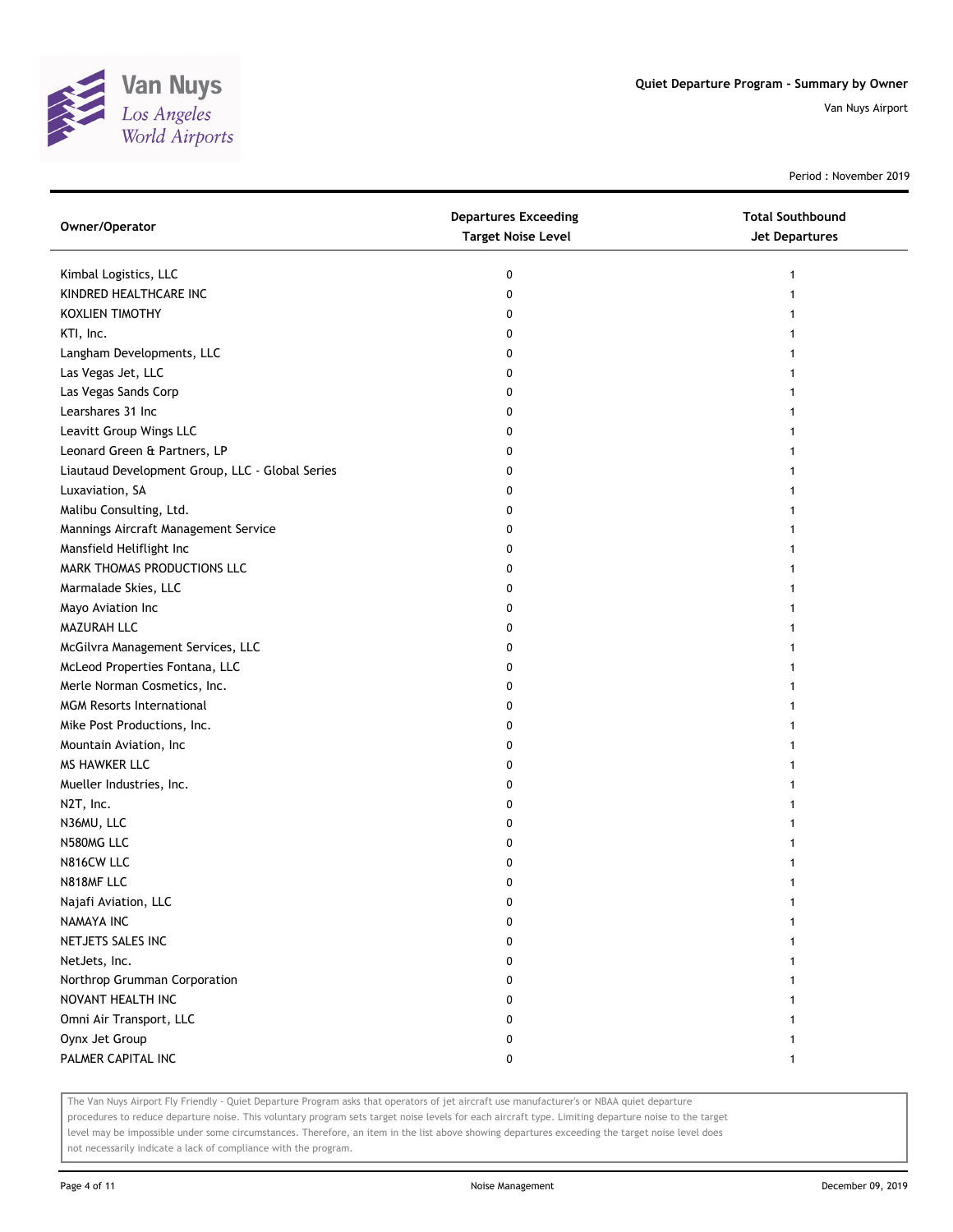

Period : November 2019

| Owner/Operator                              | <b>Departures Exceeding</b><br><b>Target Noise Level</b> | <b>Total Southbound</b><br>Jet Departures |
|---------------------------------------------|----------------------------------------------------------|-------------------------------------------|
| Park Air Hawaii, LLC                        | 0                                                        |                                           |
| PEREGRINE LLC                               | 0                                                        |                                           |
| <b>Piedmont Airlines</b>                    | 0                                                        |                                           |
| Pinnacle Aviation Inc                       | 0                                                        |                                           |
| PMC Global, Inc.                            | 0                                                        |                                           |
| Premier Air, Inc.                           | 0                                                        |                                           |
| Productivity Advantage, Inc.                | 0                                                        |                                           |
| QS Partners, LLC                            | 0                                                        |                                           |
| R. Consulting & Sales, Inc.                 | 0                                                        |                                           |
| Rabbit Hill Industries, Inc                 | 0                                                        |                                           |
| Raven Aviation II, LLC                      | 0                                                        |                                           |
| Raven Aviation, LLC                         | 0                                                        |                                           |
| <b>REED RODERICK</b>                        | 0                                                        |                                           |
| Rennia Aviation, LLC                        | 0                                                        |                                           |
| <b>ROARK KEN W</b>                          | 0                                                        |                                           |
| S & D COFFEE INC                            | 0                                                        |                                           |
| S.K. Aviation, LLC                          | 0                                                        |                                           |
| Sammy Sterling Holdings, LLC                | 0                                                        |                                           |
| SC Aviation, Inc                            | 0                                                        |                                           |
| SCOBEY MICHAEL A TRUSTEE                    | 0                                                        |                                           |
| Servicios Aereos Across, SA de CV           | 0                                                        |                                           |
| Sierra West Airlines, Inc.                  | 0                                                        |                                           |
| Signal Private Corp                         | 0                                                        |                                           |
| Sky River Consulting, LLC                   | 0                                                        |                                           |
| Skyservice Business Aviation                | 0                                                        |                                           |
| Southern Air Systems, Inc.                  | 0                                                        |                                           |
| Southwest Aircraft Charter, LC              | 0                                                        |                                           |
| SP Aviation, Inc.                           | 0                                                        |                                           |
| <b>STANTON AVIATION LLC</b>                 | 0                                                        |                                           |
| STARBUCKS CAPITAL ASSET LEASING COMPANY LLC | 0                                                        |                                           |
| STEELCASE FINANCIAL SERVICES INC            | 0                                                        |                                           |
| Steelcase, Inc.                             | 0                                                        |                                           |
| STK Air, LLC                                | 0                                                        |                                           |
| Superior Air Charter, LLC                   | 0                                                        |                                           |
| Swayer Aviation                             | 0                                                        |                                           |
| T-18 Holdings, LLC                          | 0                                                        |                                           |
| TAG Aviation (UK), Ltd.                     | 0                                                        |                                           |
| TAG Aviation S.A.                           | 0                                                        |                                           |
| Tango Air, Inc.                             | 0                                                        |                                           |
| Taughannock Aviation Corporation            | 0                                                        |                                           |
| TAYBERRY AVIATION LLC                       | 0                                                        | 1                                         |

The Van Nuys Airport Fly Friendly - Quiet Departure Program asks that operators of jet aircraft use manufacturer's or NBAA quiet departure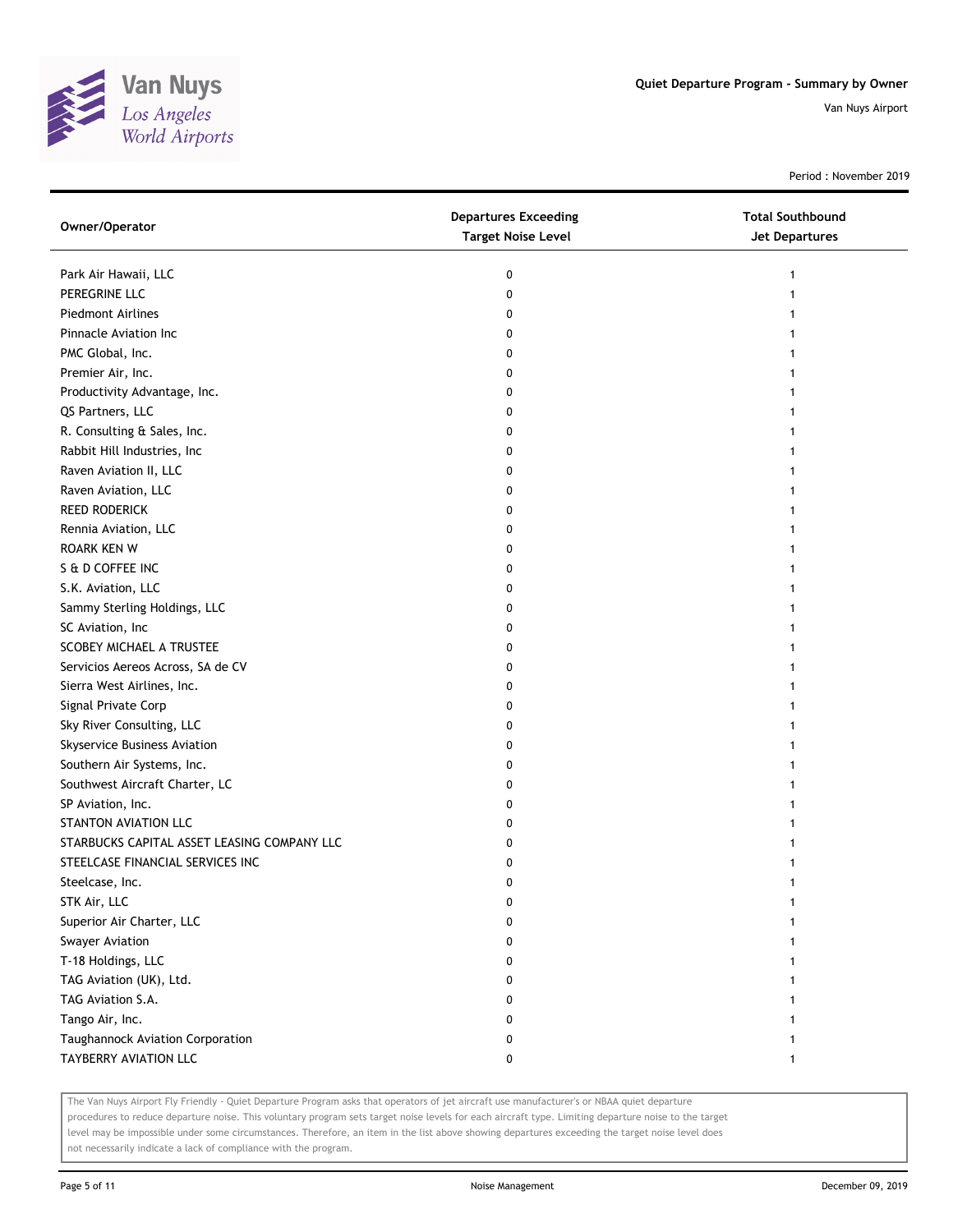

Period : November 2019

| Owner/Operator                              | <b>Departures Exceeding</b><br><b>Target Noise Level</b> | <b>Total Southbound</b><br>Jet Departures |
|---------------------------------------------|----------------------------------------------------------|-------------------------------------------|
| Tecnologia Petrolera Nacional, SA de CV     | 0                                                        | 1                                         |
| Terrapin Aircraft, LLC                      | 0                                                        |                                           |
| Textron Aviation (Cessna)                   | 0                                                        |                                           |
| TFK Aviation, Inc.                          | 0                                                        |                                           |
| The Coffman Companies, Inc                  | 0                                                        |                                           |
| The Futura Corporation                      | 0                                                        |                                           |
| The Powell Group, LLC                       | 0                                                        |                                           |
| The Steve & Leigh Ann Anderson Family Trust | 0                                                        |                                           |
| Tierra Dulce, LLC                           | 0                                                        |                                           |
| TOBIN JAMES CELLARS                         | 0                                                        |                                           |
| Transmarine Jet, LLC                        | 0                                                        |                                           |
| TravelAire Services, Inc.                   | 0                                                        |                                           |
| TVPX ARS INC TRUSTEE                        | 0                                                        |                                           |
| U-Haul of Oregon                            | 0                                                        |                                           |
| USH LEASING LLC                             | 0                                                        |                                           |
| VCPC12 LLC                                  | 0                                                        |                                           |
| Verizon Corporate Services Group Inc        | 0                                                        |                                           |
| Wal-Mart Inc                                | 0                                                        |                                           |
| Wal-Mart Stores Inc                         | 0                                                        |                                           |
| <b>Westair Corporation</b>                  | 0                                                        |                                           |
| WHELEN ENGINEERING COMPANY INC              | 0                                                        |                                           |
| Whirlpool Business Travel Department        | 0                                                        |                                           |
| White Cloud Charter, Inc.                   | 0                                                        |                                           |
| WILLAMETTE VALLEY CO                        | 0                                                        |                                           |
| Williams International Company, LLC         | 0                                                        |                                           |
| Windsor Jet Management                      | 0                                                        |                                           |
| Worldwide Aircraft Holdings, LLC            | 0                                                        |                                           |
| XOJET Inc                                   | 0                                                        |                                           |
| <b>ZC</b> Aviation                          | 0                                                        |                                           |
| ZMH AVIATION LLC                            | 0                                                        | 1                                         |
| 477 Aviation, LLC                           | 0                                                        | 2                                         |
| A Squared Aviation, LLC                     | 0                                                        | $\overline{2}$                            |
| ACI Jet                                     | U                                                        | $\mathbf{r}$                              |
| Air Methods Corp                            | 0                                                        | 2                                         |
| Airdine, LLC                                | 0                                                        | 2                                         |
| Aviation Leasing Company, LLC               | 0                                                        | 2                                         |
| Aviation Services, LLC                      | 0                                                        | 2                                         |
| Bakersfield Jet Center by Loyds Aviation    | 0                                                        | 2                                         |
| Barkley Services, LLC                       | 0                                                        | 2                                         |
| Beacon Aviation Management, LLC             | 0                                                        | 2                                         |
| BH Aviation, Ltd.                           | 0                                                        | $\mathbf{2}$                              |

The Van Nuys Airport Fly Friendly - Quiet Departure Program asks that operators of jet aircraft use manufacturer's or NBAA quiet departure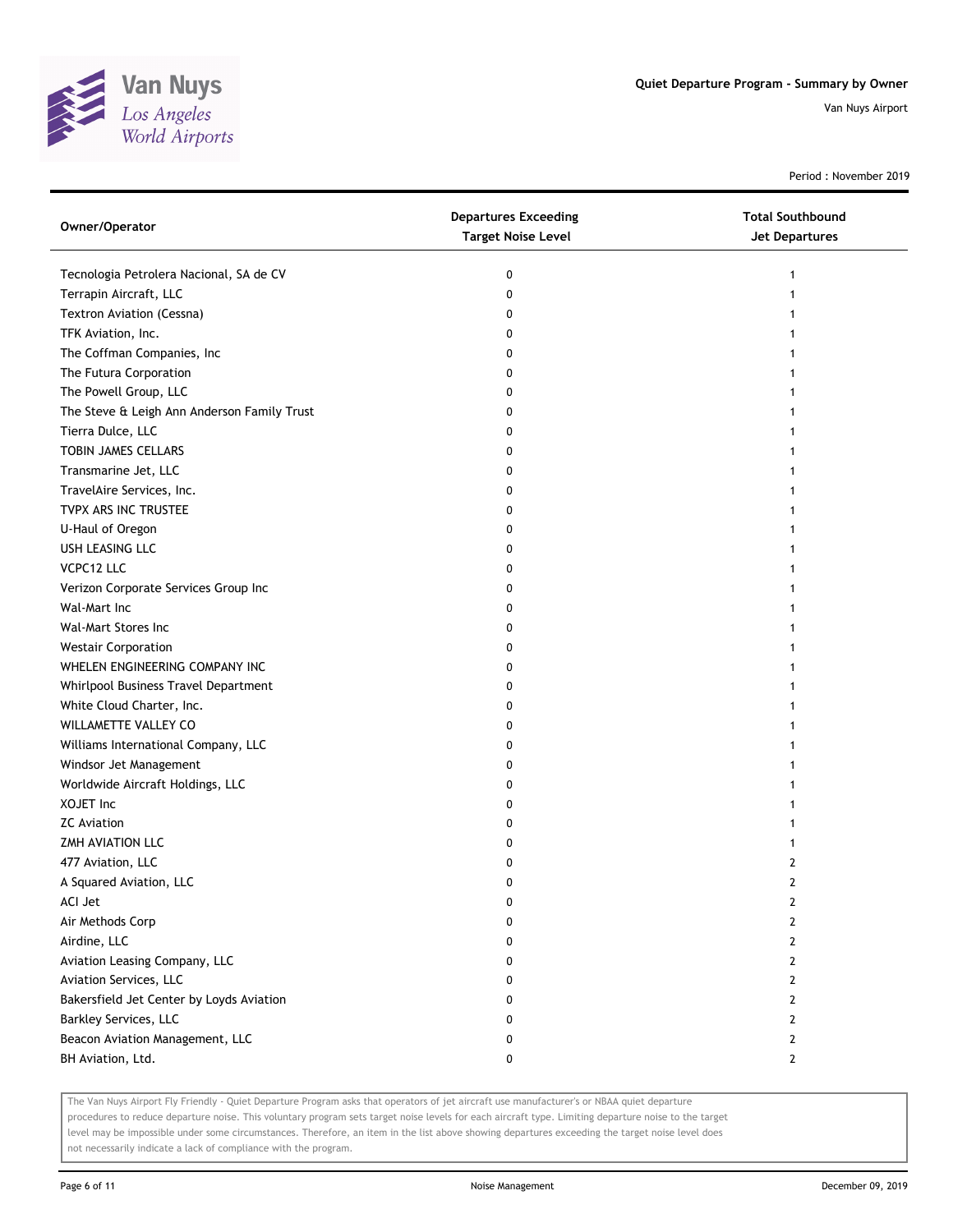

Period : November 2019

| Owner/Operator                            | <b>Departures Exceeding</b><br><b>Target Noise Level</b> | <b>Total Southbound</b><br><b>Jet Departures</b> |
|-------------------------------------------|----------------------------------------------------------|--------------------------------------------------|
| Biscuit Aviation, LLC                     | 0                                                        | $\mathbf{2}$                                     |
| BIZAV AIRCRAFT MANAGEMENT LLC             | 0                                                        | $\mathbf{2}$                                     |
| Blue Spruce Capital Corp.                 | 0                                                        | $\mathbf{2}$                                     |
| Business Jet Managers, Inc.               | 0                                                        | 2                                                |
| <b>Central Management Services</b>        | 0                                                        | 2                                                |
| Central Missouri Aviation, Inc.           | 0                                                        | $\mathbf{2}$                                     |
| Colony LeaseCo, LLC                       | 0                                                        | 2                                                |
| Contemporary Vista, LLC                   | 0                                                        | 2                                                |
| Corporate Aircraft Management, Inc.       | 0                                                        | 2                                                |
| Corporate Flight International            | 0                                                        | 2                                                |
| Craig Air, LLC                            | 0                                                        | 2                                                |
| DD251, LLC                                | 0                                                        | 2                                                |
| Delta Private Jets                        | 0                                                        | 2                                                |
| Dole Foods Flight Operations, Inc.        | 0                                                        | $\mathbf{2}$                                     |
| DT Equipment Leasing, LLC                 | 0                                                        | 2                                                |
| Edgewood Properties, Inc.                 | 0                                                        | $\mathbf{2}$                                     |
| Elliott Aviation Flight Services Inc      | 0                                                        | 2                                                |
| Exclusive Jets, LLC                       | 0                                                        | 2                                                |
| <b>Executive Aviation Corporation</b>     | 0                                                        | 2                                                |
| Executive Flight Services, LLC            | 0                                                        | $\mathbf{2}$                                     |
| Executive Jet Management, Inc.            | 0                                                        | $\mathbf{2}$                                     |
| FLIGHT MANAGEMENT LLC                     | 0                                                        | 2                                                |
| G1307 LLC                                 | 0                                                        | 2                                                |
| G650 Management, Ltd.                     | 0                                                        | 2                                                |
| Gama Aviation LLC                         | 0                                                        | 2                                                |
| Global Jet Partners, LLC                  | 0                                                        | $\mathbf{2}$                                     |
| <b>Grossman Company Properties</b>        | 0                                                        | 2                                                |
| GTC Aviation, LLC                         | 0                                                        | 2                                                |
| Heights Aviation Inc                      | 0                                                        | $\overline{2}$                                   |
| Her Honor, Inc.                           | 0                                                        | $\overline{2}$                                   |
| HIM Holdings, Inc.                        | 0                                                        | $\mathbf{2}$                                     |
| Hollister Aviation, LLC                   | 0                                                        | $\overline{2}$                                   |
| International Jet Aviation Services, Inc. | 0                                                        | 2                                                |
| Irongate Air, LLC                         | 0                                                        | 2                                                |
| JACK HENRY & ASSOCIATES INC               | 0                                                        | $\overline{2}$                                   |
| JetReady                                  | 0                                                        | $\mathbf{2}$                                     |
| Jim Falk Lexus of Beverly Hills           | 0                                                        | 2                                                |
| Jimenez Romero, Marco Alberto             | 0                                                        | 2                                                |
| <b>K5-Aviation GmbH</b>                   | 0                                                        | 2                                                |
| Kedec Services, LLC                       | 0                                                        | $\mathbf{2}$                                     |
| KW770, LLC                                | 0                                                        | $\mathbf{2}$                                     |

The Van Nuys Airport Fly Friendly - Quiet Departure Program asks that operators of jet aircraft use manufacturer's or NBAA quiet departure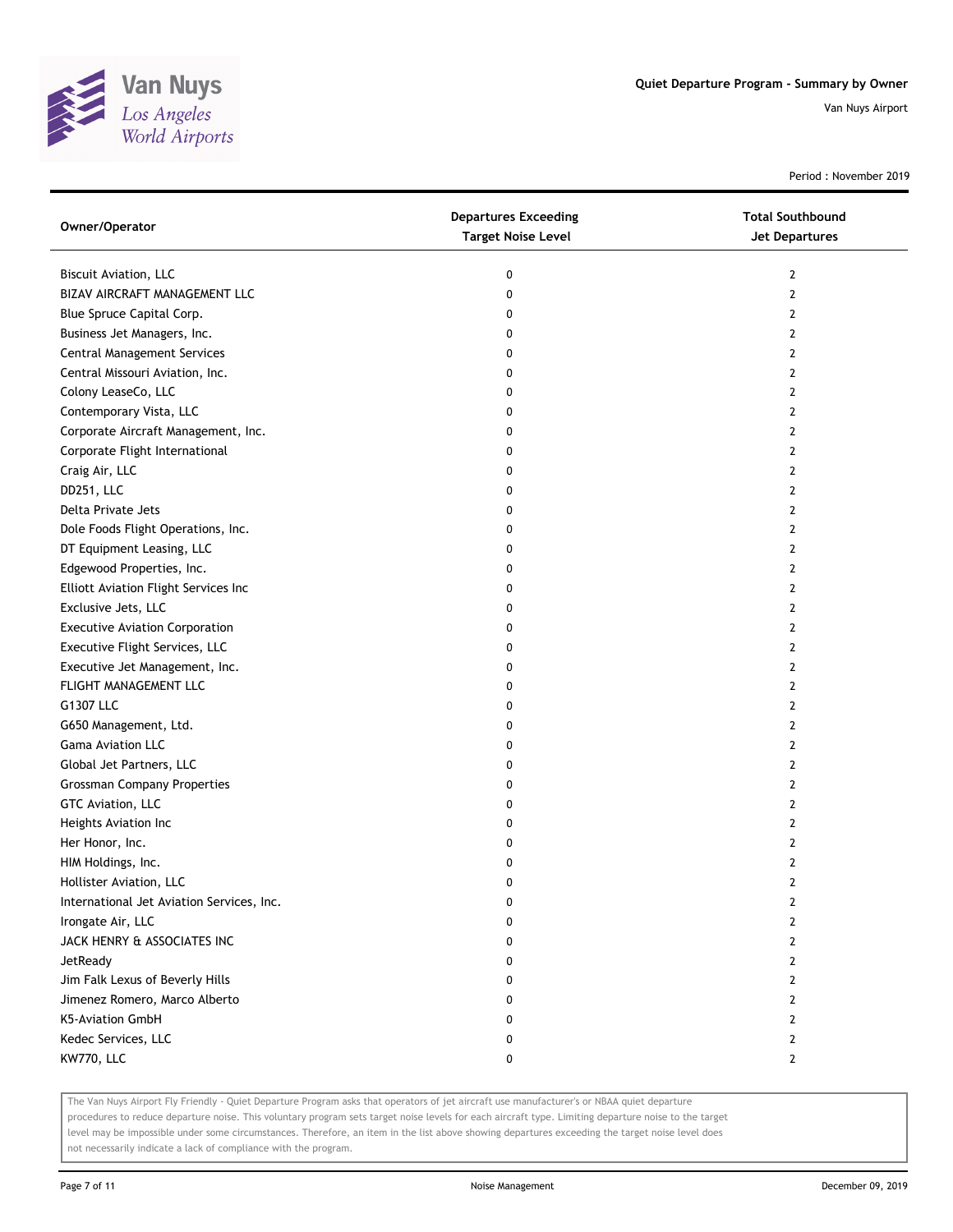

Period : November 2019

| Owner/Operator                             | <b>Departures Exceeding</b><br><b>Target Noise Level</b> | <b>Total Southbound</b><br><b>Jet Departures</b> |
|--------------------------------------------|----------------------------------------------------------|--------------------------------------------------|
| Latitude 33 Aviation LLC                   | 0                                                        | $\overline{2}$                                   |
| LCB Air, LLC                               | 0                                                        | 2                                                |
| Lemoko Aviation, LLC                       | 0                                                        | 2                                                |
| Lyon Aviation                              | 0                                                        | 2                                                |
| Mach One Air Charters, Inc.                | 0                                                        | 2                                                |
| MassMutual Asset Finance, LLC              | 0                                                        | 2                                                |
| <b>MB Airways</b>                          | 0                                                        | 2                                                |
| McDougal, Sheryl                           | 0                                                        | 2                                                |
| Michigan Appearances, LLC                  | 0                                                        | 2                                                |
| Moller Investment Group, Inc               | 0                                                        | 2                                                |
| N75XP, LLC                                 | 0                                                        | 2                                                |
| New World Aviation Inc                     | 0                                                        | 2                                                |
| Performance Air, SAPI de CV                | 0                                                        | 2                                                |
| Philadelphia Jet Service                   | 0                                                        | 2                                                |
| Plane 4070, LLC                            | 0                                                        | 2                                                |
| Presidential Aviation, Inc.                | 0                                                        | 2                                                |
| RMR Capital Aviation, LLC                  | 0                                                        | 2                                                |
| RNW ENTERPRISES LLC                        | 0                                                        | 2                                                |
| Scottsdale Hangar One, LLC                 | 0                                                        | 2                                                |
| SEVASTOPOL-AVIA Ltd                        | 0                                                        | 2                                                |
| Sky Quest, LLC                             | 0                                                        | 2                                                |
| Skybird Aviation                           | 0                                                        | 2                                                |
| South Aviation Inc                         | 0                                                        | 2                                                |
| South Aviation, Inc.                       | 0                                                        | 2                                                |
| Sprockets Excel, LLC                       | 0                                                        | 2                                                |
| Starbase Aviation                          | 0                                                        | $\mathbf{2}$                                     |
| Stephens Institute                         | 0                                                        | 2                                                |
| Textron Aviation, Inc                      | 0                                                        | 2                                                |
| These Pretzels Are Making Me Thristy, LLC  | 0                                                        | 2                                                |
| TTX Holdings, LLC                          | 0                                                        | 2                                                |
| TVPX AIRCRAFT SOLUTIONS INC TRUSTEE        | 0                                                        | 2                                                |
| U.S. Bank Equipment Finance                | 0                                                        | 2                                                |
| Vision Maximus, LLC                        | 0                                                        | 2                                                |
| 80701 Holding Trust                        | 0                                                        | 3                                                |
| AbbVie US, LLC                             | 0                                                        | 3                                                |
| AC Aviation Services, LLC                  | 0                                                        | 3                                                |
| Air Kaitar, LLC                            | 0                                                        | 3                                                |
| CI Jets                                    | 0                                                        | 3                                                |
| <b>Cruiser Aircraft Financial Services</b> | 0                                                        | 3                                                |
| CTP Aviation, LLC                          | 0                                                        | 3                                                |
| Daniel Island Aviation, LLC                | 0                                                        | 3                                                |

The Van Nuys Airport Fly Friendly - Quiet Departure Program asks that operators of jet aircraft use manufacturer's or NBAA quiet departure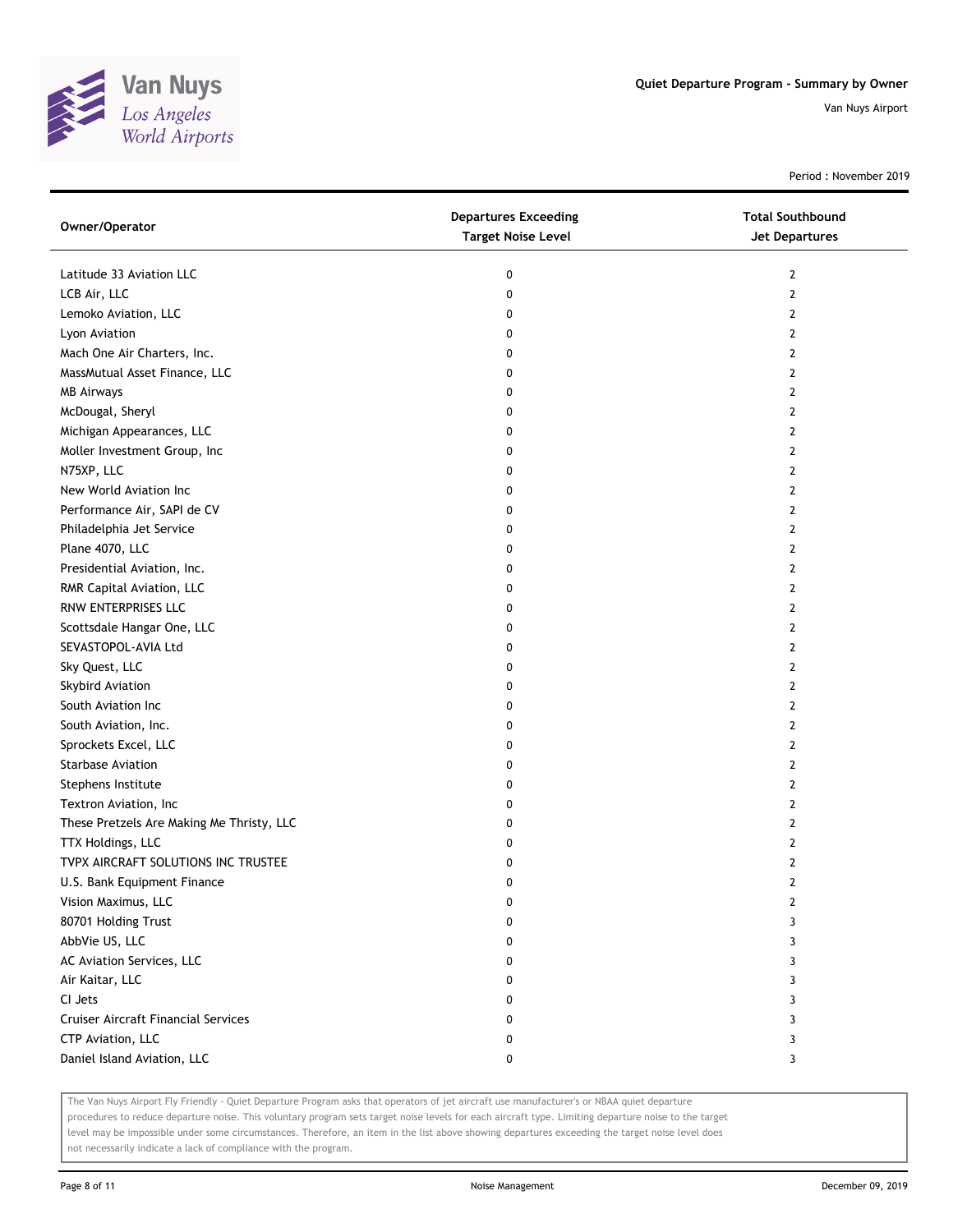

Period : November 2019

| <b>Target Noise Level</b><br>Jet Departures           |  |
|-------------------------------------------------------|--|
| Delta Private Jets, Inc.<br>0<br>3                    |  |
| Gama Aviation Signature Aircraft Management<br>0<br>3 |  |
| Global Aviation, Inc.<br>0<br>3                       |  |
| Grancor Aviation Inc.<br>0<br>3                       |  |
| Jet Linx Aviation LLC<br>0<br>3                       |  |
| Jetscape Services, LLC<br>0<br>3                      |  |
| Journey Aviation, LLC<br>0<br>3                       |  |
| <b>KACALP Flight Operations</b><br>0<br>3             |  |
| Key Lime Air<br>0<br>3                                |  |
| KJC GROUP HOLDINGS LLC<br>0<br>3                      |  |
| LIQUID METAL LLC<br>0<br>3                            |  |
| <b>MP Aviation LLC</b><br>0<br>3                      |  |
| NantWorks, LLC<br>3<br>0                              |  |
| Personal Jet Charter Inc<br>0<br>3                    |  |
| Pilgrim Air, LLC<br>0<br>3                            |  |
| Platinum Equity, LLC<br>0<br>3                        |  |
| Rainbow Aviation, Ltd.<br>0<br>3                      |  |
| RFP Air, Inc.<br>0<br>3                               |  |
| Sky One Holdings, LLC<br>0<br>3                       |  |
| Summit Aviation, Inc<br>0<br>3                        |  |
| Ten Point Tours, Inc.<br>0<br>3                       |  |
| <b>TFT Aviation</b><br>0<br>3                         |  |
| The Sloan Family Trust<br>3<br>0                      |  |
| TP Aviation, LLC<br>0<br>3                            |  |
| Trijet Aviation Management, LLC<br>0<br>3             |  |
| West Coast Charters, LLC<br>0<br>3                    |  |
| WILMINGTON TRUST CO TRUSTEE<br>0<br>3                 |  |
| Acabel, LLC<br>0<br>4                                 |  |
| Air 7, LLC<br>0<br>4                                  |  |
| Ambrose Corporation<br>0                              |  |
| Caesars Entertainment Operating Co., Inc<br>0<br>4    |  |
| Club Jet<br>0<br>4                                    |  |
| Delux Public Charter, LLC<br>0                        |  |
| Desert Jet, LLC<br>0                                  |  |
| Flexjet LLC<br>0                                      |  |
| Genter Airways, LLC<br>0<br>4                         |  |
| Herjavec Group<br>0<br>4                              |  |
| Jet Linx Aviation, LLC<br>0<br>4                      |  |
| KKA Enterprises, LLC<br>0                             |  |
| LFG Services Pty, Ltd.<br>0                           |  |
| LNW Consulting, LLC<br>0<br>4                         |  |

The Van Nuys Airport Fly Friendly - Quiet Departure Program asks that operators of jet aircraft use manufacturer's or NBAA quiet departure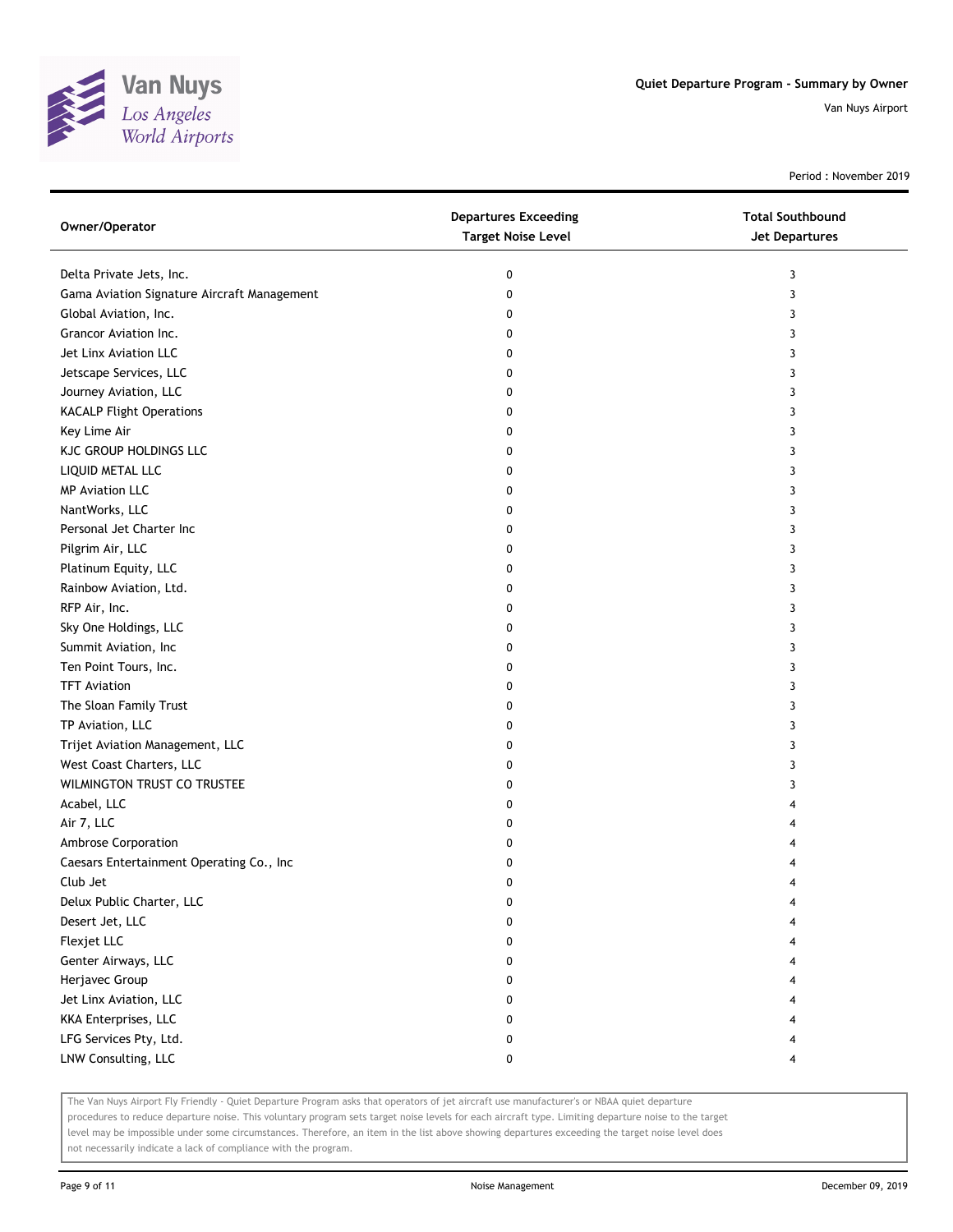

Period : November 2019

| Macair, Inc.<br>0<br>4<br><b>MC Group</b><br>0<br>4<br>Paragon Transport Management, LLC<br>0<br>4<br>Scott, D. Gregory<br>0<br>4<br>Space Exploration Technologies, Corp.<br>0<br>4<br>Vela Flight, LLC<br>0<br>4<br>VistaJet Limited<br>0<br>4<br>Bluebird Owner, LLC<br>5<br>0<br>Canyon Partners, LLC<br>0<br>5<br>Cove Aviation Partners, LLC<br>0<br>5<br>E & J Logistics, LLC<br>0<br>5<br><b>Gulfstream Aerospace Corporation</b><br>5<br>0<br>JetSelect Aviation, LLC<br>5<br>0<br>L & G Aviation, LLC<br>0<br>5<br>Leveled Wings, LLC<br>5<br>0<br>Midland Financial Company Flight Department<br>5<br>0<br>Paramount Pictures Corporation<br>5<br>0<br>Priester Aviation, LLC<br>5<br>0<br>Regency Air, LLC<br>0<br>5<br>Superior Transportation Associates, Inc.<br>0<br>5<br>TEXTRON AVIATION INC<br>0<br>5<br><b>Tutor-Saliba Corporation</b><br>5<br>0<br>Air Lease Corporation<br>0<br>6<br><b>Flight Options</b><br>0<br>6<br>Landmark Aviation<br>0<br>6<br>Paragon Airways<br>0<br>6<br>Thrive Aviation<br>0<br>6<br>FltPlan.com<br>7<br>0<br>Jet Aviation Business Jets, Inc.<br>0<br>7<br>Leonard Green & Partners, LLC<br>7<br>0<br>Oakmont Corporation<br>7<br>0<br>Executive Jet Management<br>0<br>8<br>Sands Aviation, LLC<br>8<br>U<br>JetSuite<br>9<br>0<br>Pacific Coast Jet, LLC<br>9<br>0<br>Prime Jet, LLC<br>9<br>0<br>Talon Air, Inc.<br>9<br>0<br>Planet Nine Private Air, LLC<br>10<br>0<br>Golden State Jet, LLC<br>0<br>12 | Owner/Operator                     | <b>Departures Exceeding</b><br><b>Target Noise Level</b> | <b>Total Southbound</b><br><b>Jet Departures</b> |
|------------------------------------------------------------------------------------------------------------------------------------------------------------------------------------------------------------------------------------------------------------------------------------------------------------------------------------------------------------------------------------------------------------------------------------------------------------------------------------------------------------------------------------------------------------------------------------------------------------------------------------------------------------------------------------------------------------------------------------------------------------------------------------------------------------------------------------------------------------------------------------------------------------------------------------------------------------------------------------------------------------------------------------------------------------------------------------------------------------------------------------------------------------------------------------------------------------------------------------------------------------------------------------------------------------------------------------------------------------------------------------------------------------------------------------------------------------------|------------------------------------|----------------------------------------------------------|--------------------------------------------------|
|                                                                                                                                                                                                                                                                                                                                                                                                                                                                                                                                                                                                                                                                                                                                                                                                                                                                                                                                                                                                                                                                                                                                                                                                                                                                                                                                                                                                                                                                  |                                    |                                                          |                                                  |
|                                                                                                                                                                                                                                                                                                                                                                                                                                                                                                                                                                                                                                                                                                                                                                                                                                                                                                                                                                                                                                                                                                                                                                                                                                                                                                                                                                                                                                                                  |                                    |                                                          |                                                  |
|                                                                                                                                                                                                                                                                                                                                                                                                                                                                                                                                                                                                                                                                                                                                                                                                                                                                                                                                                                                                                                                                                                                                                                                                                                                                                                                                                                                                                                                                  |                                    |                                                          |                                                  |
|                                                                                                                                                                                                                                                                                                                                                                                                                                                                                                                                                                                                                                                                                                                                                                                                                                                                                                                                                                                                                                                                                                                                                                                                                                                                                                                                                                                                                                                                  |                                    |                                                          |                                                  |
|                                                                                                                                                                                                                                                                                                                                                                                                                                                                                                                                                                                                                                                                                                                                                                                                                                                                                                                                                                                                                                                                                                                                                                                                                                                                                                                                                                                                                                                                  |                                    |                                                          |                                                  |
|                                                                                                                                                                                                                                                                                                                                                                                                                                                                                                                                                                                                                                                                                                                                                                                                                                                                                                                                                                                                                                                                                                                                                                                                                                                                                                                                                                                                                                                                  |                                    |                                                          |                                                  |
|                                                                                                                                                                                                                                                                                                                                                                                                                                                                                                                                                                                                                                                                                                                                                                                                                                                                                                                                                                                                                                                                                                                                                                                                                                                                                                                                                                                                                                                                  |                                    |                                                          |                                                  |
|                                                                                                                                                                                                                                                                                                                                                                                                                                                                                                                                                                                                                                                                                                                                                                                                                                                                                                                                                                                                                                                                                                                                                                                                                                                                                                                                                                                                                                                                  |                                    |                                                          |                                                  |
|                                                                                                                                                                                                                                                                                                                                                                                                                                                                                                                                                                                                                                                                                                                                                                                                                                                                                                                                                                                                                                                                                                                                                                                                                                                                                                                                                                                                                                                                  |                                    |                                                          |                                                  |
|                                                                                                                                                                                                                                                                                                                                                                                                                                                                                                                                                                                                                                                                                                                                                                                                                                                                                                                                                                                                                                                                                                                                                                                                                                                                                                                                                                                                                                                                  |                                    |                                                          |                                                  |
|                                                                                                                                                                                                                                                                                                                                                                                                                                                                                                                                                                                                                                                                                                                                                                                                                                                                                                                                                                                                                                                                                                                                                                                                                                                                                                                                                                                                                                                                  |                                    |                                                          |                                                  |
|                                                                                                                                                                                                                                                                                                                                                                                                                                                                                                                                                                                                                                                                                                                                                                                                                                                                                                                                                                                                                                                                                                                                                                                                                                                                                                                                                                                                                                                                  |                                    |                                                          |                                                  |
|                                                                                                                                                                                                                                                                                                                                                                                                                                                                                                                                                                                                                                                                                                                                                                                                                                                                                                                                                                                                                                                                                                                                                                                                                                                                                                                                                                                                                                                                  |                                    |                                                          |                                                  |
|                                                                                                                                                                                                                                                                                                                                                                                                                                                                                                                                                                                                                                                                                                                                                                                                                                                                                                                                                                                                                                                                                                                                                                                                                                                                                                                                                                                                                                                                  |                                    |                                                          |                                                  |
|                                                                                                                                                                                                                                                                                                                                                                                                                                                                                                                                                                                                                                                                                                                                                                                                                                                                                                                                                                                                                                                                                                                                                                                                                                                                                                                                                                                                                                                                  |                                    |                                                          |                                                  |
|                                                                                                                                                                                                                                                                                                                                                                                                                                                                                                                                                                                                                                                                                                                                                                                                                                                                                                                                                                                                                                                                                                                                                                                                                                                                                                                                                                                                                                                                  |                                    |                                                          |                                                  |
|                                                                                                                                                                                                                                                                                                                                                                                                                                                                                                                                                                                                                                                                                                                                                                                                                                                                                                                                                                                                                                                                                                                                                                                                                                                                                                                                                                                                                                                                  |                                    |                                                          |                                                  |
|                                                                                                                                                                                                                                                                                                                                                                                                                                                                                                                                                                                                                                                                                                                                                                                                                                                                                                                                                                                                                                                                                                                                                                                                                                                                                                                                                                                                                                                                  |                                    |                                                          |                                                  |
|                                                                                                                                                                                                                                                                                                                                                                                                                                                                                                                                                                                                                                                                                                                                                                                                                                                                                                                                                                                                                                                                                                                                                                                                                                                                                                                                                                                                                                                                  |                                    |                                                          |                                                  |
|                                                                                                                                                                                                                                                                                                                                                                                                                                                                                                                                                                                                                                                                                                                                                                                                                                                                                                                                                                                                                                                                                                                                                                                                                                                                                                                                                                                                                                                                  |                                    |                                                          |                                                  |
|                                                                                                                                                                                                                                                                                                                                                                                                                                                                                                                                                                                                                                                                                                                                                                                                                                                                                                                                                                                                                                                                                                                                                                                                                                                                                                                                                                                                                                                                  |                                    |                                                          |                                                  |
|                                                                                                                                                                                                                                                                                                                                                                                                                                                                                                                                                                                                                                                                                                                                                                                                                                                                                                                                                                                                                                                                                                                                                                                                                                                                                                                                                                                                                                                                  |                                    |                                                          |                                                  |
|                                                                                                                                                                                                                                                                                                                                                                                                                                                                                                                                                                                                                                                                                                                                                                                                                                                                                                                                                                                                                                                                                                                                                                                                                                                                                                                                                                                                                                                                  |                                    |                                                          |                                                  |
|                                                                                                                                                                                                                                                                                                                                                                                                                                                                                                                                                                                                                                                                                                                                                                                                                                                                                                                                                                                                                                                                                                                                                                                                                                                                                                                                                                                                                                                                  |                                    |                                                          |                                                  |
|                                                                                                                                                                                                                                                                                                                                                                                                                                                                                                                                                                                                                                                                                                                                                                                                                                                                                                                                                                                                                                                                                                                                                                                                                                                                                                                                                                                                                                                                  |                                    |                                                          |                                                  |
|                                                                                                                                                                                                                                                                                                                                                                                                                                                                                                                                                                                                                                                                                                                                                                                                                                                                                                                                                                                                                                                                                                                                                                                                                                                                                                                                                                                                                                                                  |                                    |                                                          |                                                  |
|                                                                                                                                                                                                                                                                                                                                                                                                                                                                                                                                                                                                                                                                                                                                                                                                                                                                                                                                                                                                                                                                                                                                                                                                                                                                                                                                                                                                                                                                  |                                    |                                                          |                                                  |
|                                                                                                                                                                                                                                                                                                                                                                                                                                                                                                                                                                                                                                                                                                                                                                                                                                                                                                                                                                                                                                                                                                                                                                                                                                                                                                                                                                                                                                                                  |                                    |                                                          |                                                  |
|                                                                                                                                                                                                                                                                                                                                                                                                                                                                                                                                                                                                                                                                                                                                                                                                                                                                                                                                                                                                                                                                                                                                                                                                                                                                                                                                                                                                                                                                  |                                    |                                                          |                                                  |
|                                                                                                                                                                                                                                                                                                                                                                                                                                                                                                                                                                                                                                                                                                                                                                                                                                                                                                                                                                                                                                                                                                                                                                                                                                                                                                                                                                                                                                                                  |                                    |                                                          |                                                  |
|                                                                                                                                                                                                                                                                                                                                                                                                                                                                                                                                                                                                                                                                                                                                                                                                                                                                                                                                                                                                                                                                                                                                                                                                                                                                                                                                                                                                                                                                  |                                    |                                                          |                                                  |
|                                                                                                                                                                                                                                                                                                                                                                                                                                                                                                                                                                                                                                                                                                                                                                                                                                                                                                                                                                                                                                                                                                                                                                                                                                                                                                                                                                                                                                                                  |                                    |                                                          |                                                  |
|                                                                                                                                                                                                                                                                                                                                                                                                                                                                                                                                                                                                                                                                                                                                                                                                                                                                                                                                                                                                                                                                                                                                                                                                                                                                                                                                                                                                                                                                  |                                    |                                                          |                                                  |
|                                                                                                                                                                                                                                                                                                                                                                                                                                                                                                                                                                                                                                                                                                                                                                                                                                                                                                                                                                                                                                                                                                                                                                                                                                                                                                                                                                                                                                                                  |                                    |                                                          |                                                  |
|                                                                                                                                                                                                                                                                                                                                                                                                                                                                                                                                                                                                                                                                                                                                                                                                                                                                                                                                                                                                                                                                                                                                                                                                                                                                                                                                                                                                                                                                  |                                    |                                                          |                                                  |
|                                                                                                                                                                                                                                                                                                                                                                                                                                                                                                                                                                                                                                                                                                                                                                                                                                                                                                                                                                                                                                                                                                                                                                                                                                                                                                                                                                                                                                                                  |                                    |                                                          |                                                  |
|                                                                                                                                                                                                                                                                                                                                                                                                                                                                                                                                                                                                                                                                                                                                                                                                                                                                                                                                                                                                                                                                                                                                                                                                                                                                                                                                                                                                                                                                  |                                    |                                                          |                                                  |
|                                                                                                                                                                                                                                                                                                                                                                                                                                                                                                                                                                                                                                                                                                                                                                                                                                                                                                                                                                                                                                                                                                                                                                                                                                                                                                                                                                                                                                                                  |                                    |                                                          |                                                  |
|                                                                                                                                                                                                                                                                                                                                                                                                                                                                                                                                                                                                                                                                                                                                                                                                                                                                                                                                                                                                                                                                                                                                                                                                                                                                                                                                                                                                                                                                  |                                    |                                                          |                                                  |
|                                                                                                                                                                                                                                                                                                                                                                                                                                                                                                                                                                                                                                                                                                                                                                                                                                                                                                                                                                                                                                                                                                                                                                                                                                                                                                                                                                                                                                                                  | Jet Aviation Flight Services, Inc. | 0                                                        | 12                                               |
| XCEL Jet Management, Inc.<br>0<br>12                                                                                                                                                                                                                                                                                                                                                                                                                                                                                                                                                                                                                                                                                                                                                                                                                                                                                                                                                                                                                                                                                                                                                                                                                                                                                                                                                                                                                             |                                    |                                                          |                                                  |

The Van Nuys Airport Fly Friendly - Quiet Departure Program asks that operators of jet aircraft use manufacturer's or NBAA quiet departure